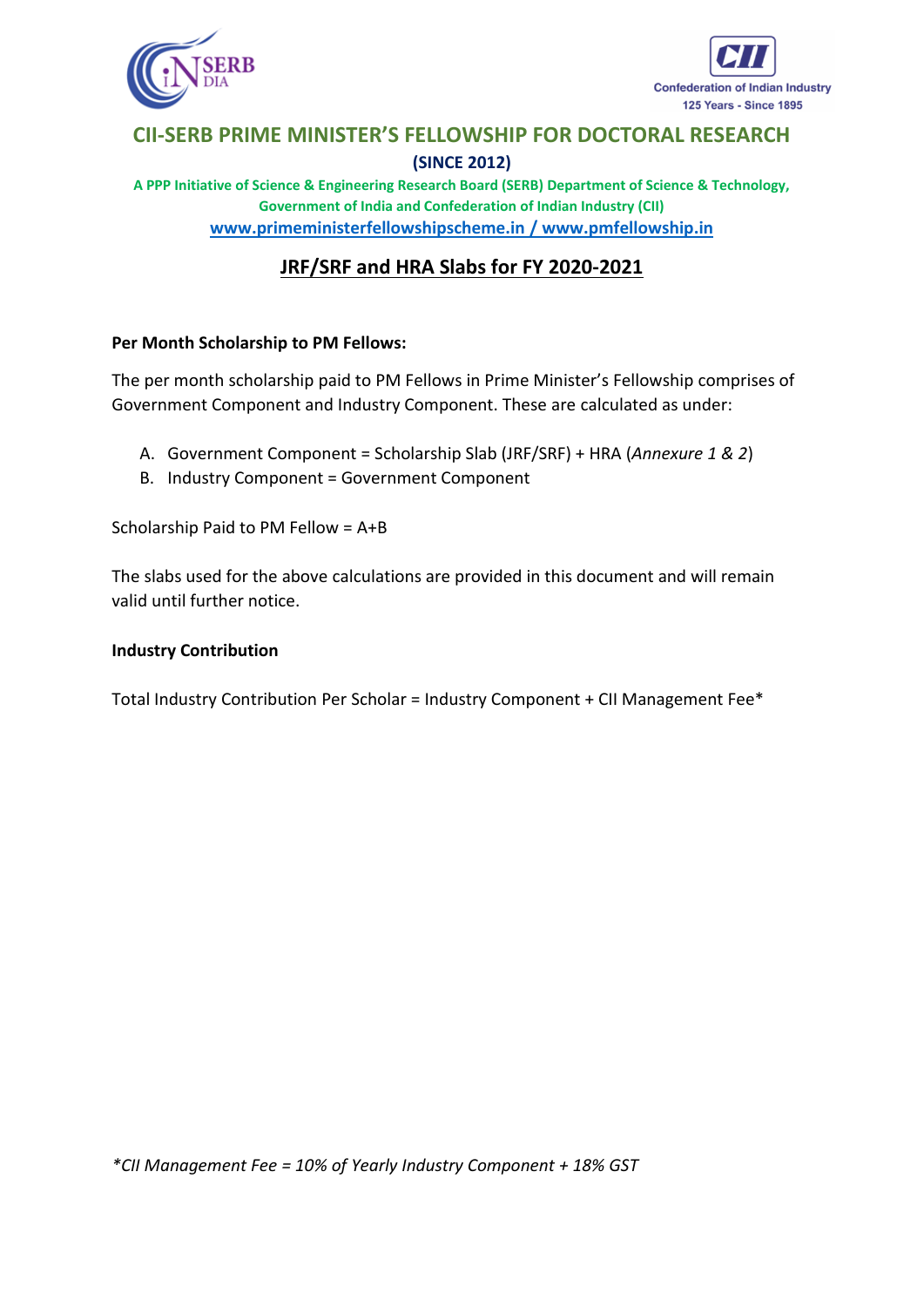



**A PPP Initiative of Science & Engineering Research Board (SERB) Department of Science & Technology, Government of India and Confederation of Indian Industry (CII) [www.primeministerfellowshipscheme.in](http://www.primeministerfellowshipscheme.in/) / [www.pmfellowship.in](http://www.pmfellowship.in/)**

# **JRF/SRF and HRA Slabs for FY 2020-2021**

### *Annexure 1*

### **JRF/SRF SLABS**

| S. No. | Category                     | <b>Emoluments per month</b> |
|--------|------------------------------|-----------------------------|
|        | Junior Research Fellow (JRF) | 31,000                      |
|        | Senior Research Fellow (SRF) | 35,000                      |

Note:

- The above slabs will apply according to the advice of the Research Guide of each PM Fellow.
- The recommendation of slabs and tenure should be communicated to CII through email by the Academic Guide. Industry partner should be informed too.
- Changes to SRF from JRF during the Fellowship must be communicated to both CII and industry partner. The industry partner will need to match the increase from the effective date.
- Supporting documents used for ascertaining the applicable category to the Fellow must be provided through email.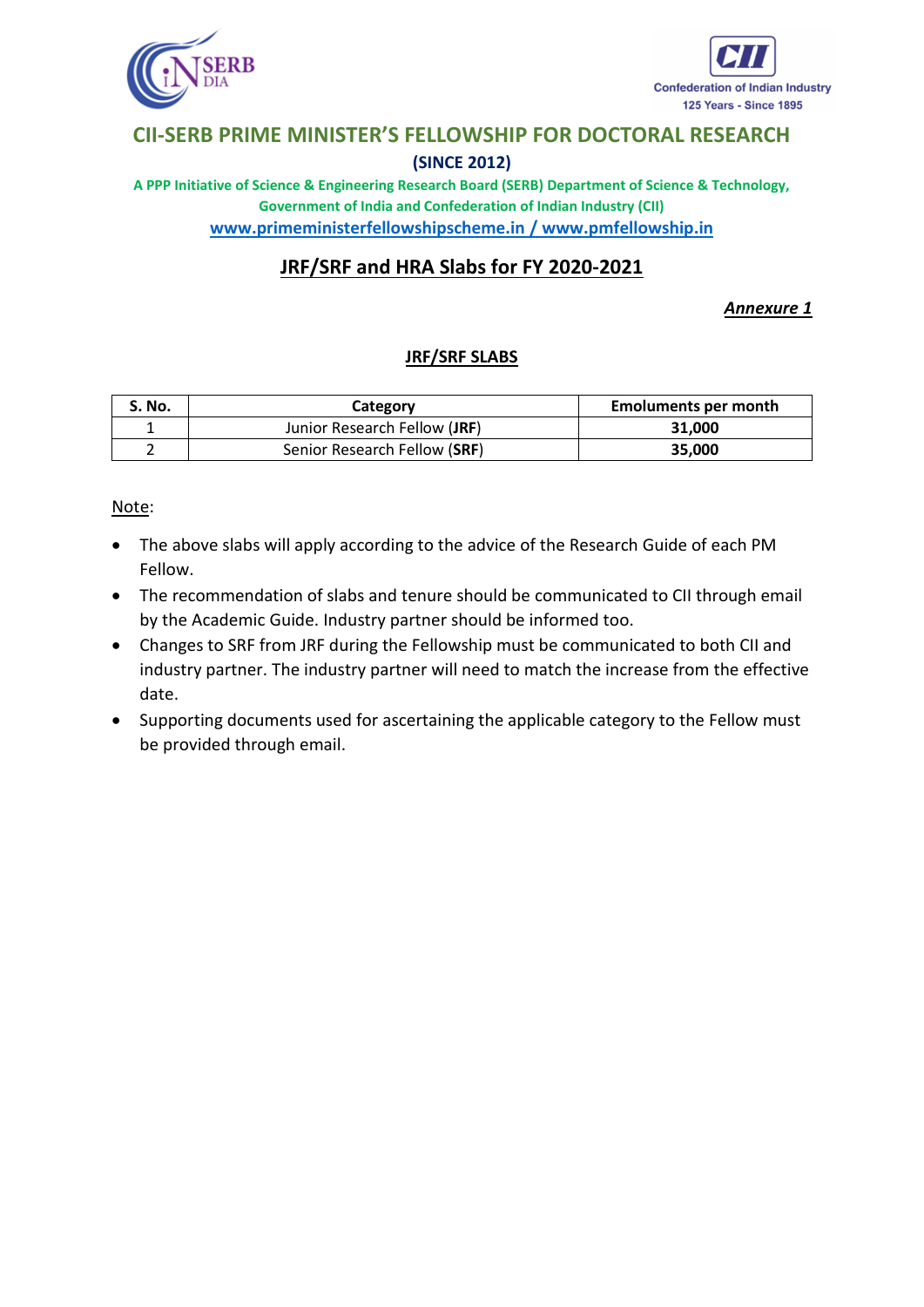



**A PPP Initiative of Science & Engineering Research Board (SERB) Department of Science & Technology, Government of India and Confederation of Indian Industry (CII) [www.primeministerfellowshipscheme.in](http://www.primeministerfellowshipscheme.in/) / [www.pmfellowship.in](http://www.pmfellowship.in/)**

## **JRF/SRF and HRA Slabs for FY 2020-2021**

#### **Annexure 2**

#### **HOUSE RENT ALLOWANCE (HRA) SLABS**

| <b>Classification of Cities/Town</b> | Rate of House Rent Allowance per month<br>as a percentage of Basic Pay only |
|--------------------------------------|-----------------------------------------------------------------------------|
|                                      | 24%                                                                         |
|                                      | 16%                                                                         |
|                                      | 8%                                                                          |

#### **List of Cities/Towns Classified for Grant of House Rent Allowance**

| S.<br><b>No</b> | <b>States/Union Territories</b>              | <b>Cities Classified</b><br>As "X" | <b>Cities Classified</b><br>As "Y"                    |
|-----------------|----------------------------------------------|------------------------------------|-------------------------------------------------------|
| 1.              | <b>Andaman and Nicobar</b><br><b>Islands</b> | $\overline{\phantom{a}}$           | $-$                                                   |
| 2.              | <b>Andhra Pradesh</b>                        | $-$                                | Vijayawada, Greater Visakhapatnam, Guntur,<br>Nellore |
| 3.              | <b>Arunachal Pradesh</b>                     | $\overline{\phantom{a}}$           | $-$                                                   |
| 4.              | Assam                                        | $\overline{a}$                     | Guwahati                                              |
| 5.              | <b>Bihar</b>                                 | $\overline{a}$                     | Patna                                                 |
| 6.              | Chandigarh                                   | $\overline{\phantom{a}}$           | Chandigarh                                            |
| 7.              | Chhattisgarh                                 | $-$                                | Durg-Bhilai Nagar, Raipur                             |
| 8.              | <b>Dadar and Nagar Haveli</b>                | $\mathbb{L}^{\mathbb{L}}$          | $\mathbb{L}^{\mathbb{L}}$                             |
| 9.              | <b>Daman and Diu</b>                         | $\overline{a}$                     | $-$                                                   |
| 10.             | <b>Delhi</b>                                 | Delhi                              | $\overline{a}$                                        |
| 11.             | Goa                                          | $\overline{a}$                     | $\overline{a}$                                        |
| 12.             | Gujarat                                      | Ahmadabad                          | Rajkot, Jamnagar, Bhavnagar, Vadodara, Surat          |
| 13.             | Haryana                                      | $\overline{a}$                     | Faridabad, Gurgaon                                    |
| 14.             | <b>Himachal Pradesh</b>                      | $\qquad \qquad -$                  | $-$                                                   |
| 15.             | <b>Jammu and Kashmir</b>                     | $\overline{\phantom{a}}$           | Srinagar, Jammu                                       |
| 16.             | <b>Jharkhand</b>                             | $\overline{\phantom{a}}$           | Jamshedpur, Dhanbad, Ranchi, Bokaro Steel<br>City     |